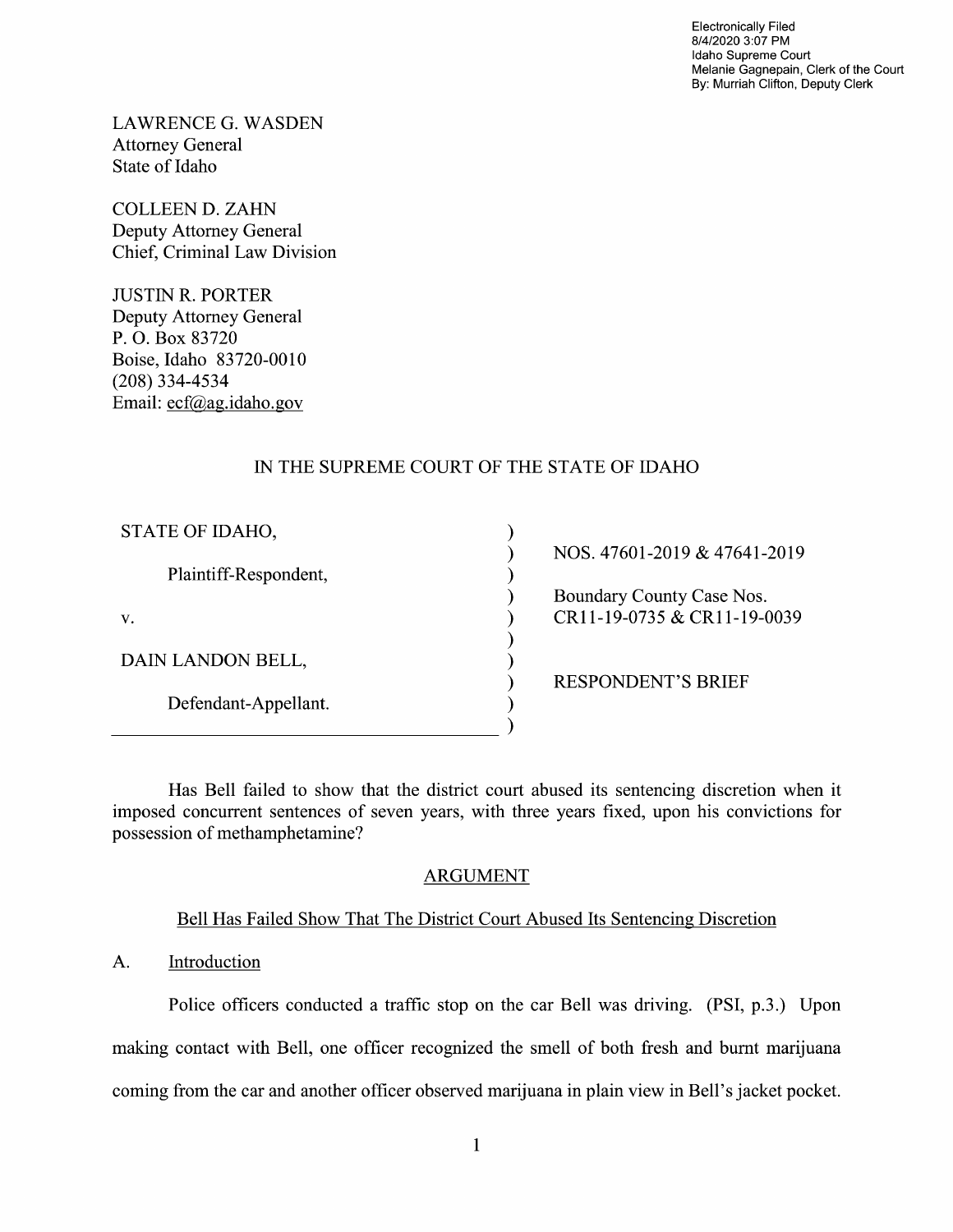(PSI, p.4.) The officers arrested Bell. In search subsequent to his arrest, the officers discovered more marijuana, several smoking devices, two spoons With methamphetamine residue on them, and five syringes.  $(PSI, p.4)$ . A search of Bell's car uncovered additional marijuana, rolling paper, a used syringe, drug packaging items like a plastic bottle and baggies, and a plastic baggie that contained a crystalline substance. (PSI, p.4.)

In case no. CR11-19-39, the state charged Bell With possession of methamphetamine, possession of marijuana, possession of paraphernalia, and a persistent violator enhancement.  $(47641 \text{ R}., \text{pp}.29-33.)$  Pursuant to a plea agreement, Bell pled guilty to possession of methamphetamine, and the state dismissed the remaining charges and the persistent violator enhancement. (47641 R., pp.38-49.)

Just five days after entering a guilty plea in case no. CR11-19-39, Bell was arrested and charged in case no. CR11-19-735 with possession of methamphetamine, possession of marijuana, possession of drug paraphernalia, and a persistent violator enhancement. (47601 R., pp.28-32; Tr., p.13, L.24 – p.14, L.1.) Bell pled guilty to possession of methamphetamine, possession of marijuana, and possession of paraphernalia.  $(47601 \text{ R}., \text{pp.38-48}; \text{Tr}, \text{p.5}, L.3 - \text{p.9}, L.20.)$  The state dismissed the persistent Violator enhancement. (47601 R., p.55; Tr., p.12, Ls.4-7.)

During sentencing, the state recommended consecutive sentences oftwo years fixed in case no. CR11-19-39 and seven years, with two years fixed, in case no. CR11-19-735. (Tr., p.14, L.24) p.15, L.6.) Alternatively, if the court were to impose concurrent sentences the state recommended unified sentences of seven years, with four years fixed. (Tr., p.15, Ls.8-10.) Bell recommended probation. (Tr., p.17, Ls.5-9; p.18, Ls.1-3.) Alternatively, Bell requested to be placed on a rider. (Tr., p.20, Ls.1-6.) The court imposed concurrent unified sentences of seven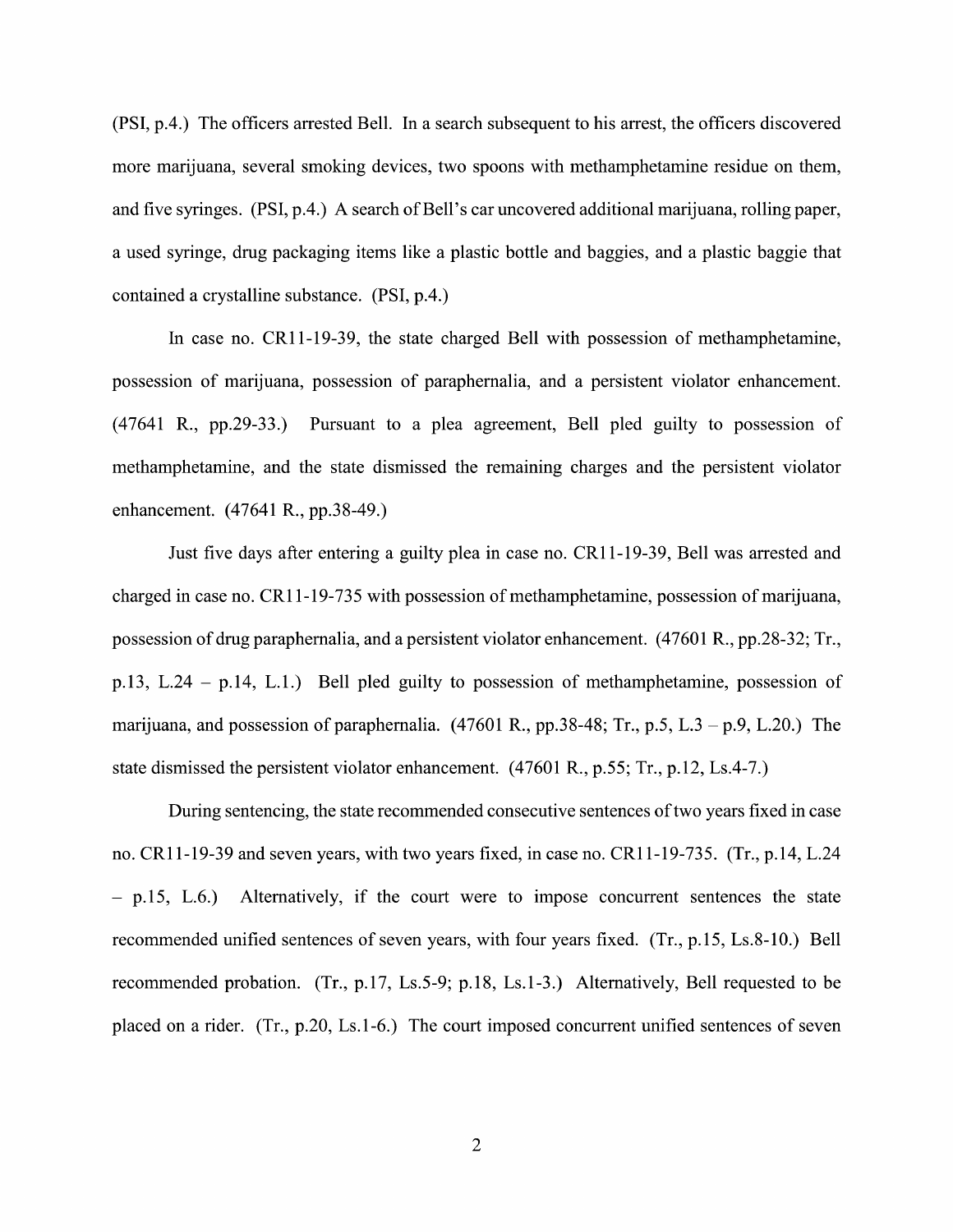years with three years determinate. (47641 R., pp.71-74; 47601 R., pp.49-52; Tr., p.24, L.17 –  $p.25, L.11<sup>1</sup>$ 

Bell timely appealed. (47641 R., pp.77-79; 47601 R., pp.57-59.) The two cases were consolidated for appeal. (47601 R., p.7.)

#### B. Standard Of Review

The length of a sentence is reviewed under an abuse of discretion standard considering the defendant's entire sentence. State V. Oliver, 144 Idaho 722, 726, 170 P.3d 387, 391 (2007) (citing State V. Strand, <sup>137</sup> Idaho 457, 460, <sup>50</sup> P.3d 472, <sup>475</sup> (2002); State V. Huffman, <sup>144</sup> Idaho 201, 159 P.3d 838 (2007)). It is presumed that the fixed portion of the sentence Will be the defendant's probable term of confinement. Id. (citing State v. Trevino, 132 Idaho 888, 980 P.2d 552 (1999)). Where a sentence is within statutory limits, the appellant bears the burden of demonstrating that it is a clear abuse of discretion. State v. Baker,  $136$  Idaho  $576$ ,  $577$ ,  $38$  P.3d  $614$ ,  $615$  ( $2001$ ) (citing State v. Lundquist, 134 Idaho 831, 11 P.3d 27 (2000)). When a trial court's discretionary decision is reviewed on appeal, the appellate court conducts a multi-tiered inquiry to determine whether the lower court: (1) perceived the issue as one of discretion; (2) acted within the boundaries of such discretion; (3) acted consistently With any legal standards applicable to the specific choices before it; and (4) reached its decision by an exercise of reason. State V. Herrera, 164 Idaho 261, 270, 429 P.3d 149, 158 (2018) (citation omitted).

<sup>&</sup>lt;sup>1</sup> The court imposed sentences of credit for time served on the misdemeanor charges.  $(47601 R.,$ pp.53-54; Tr., p. 25, Ls.12-16.)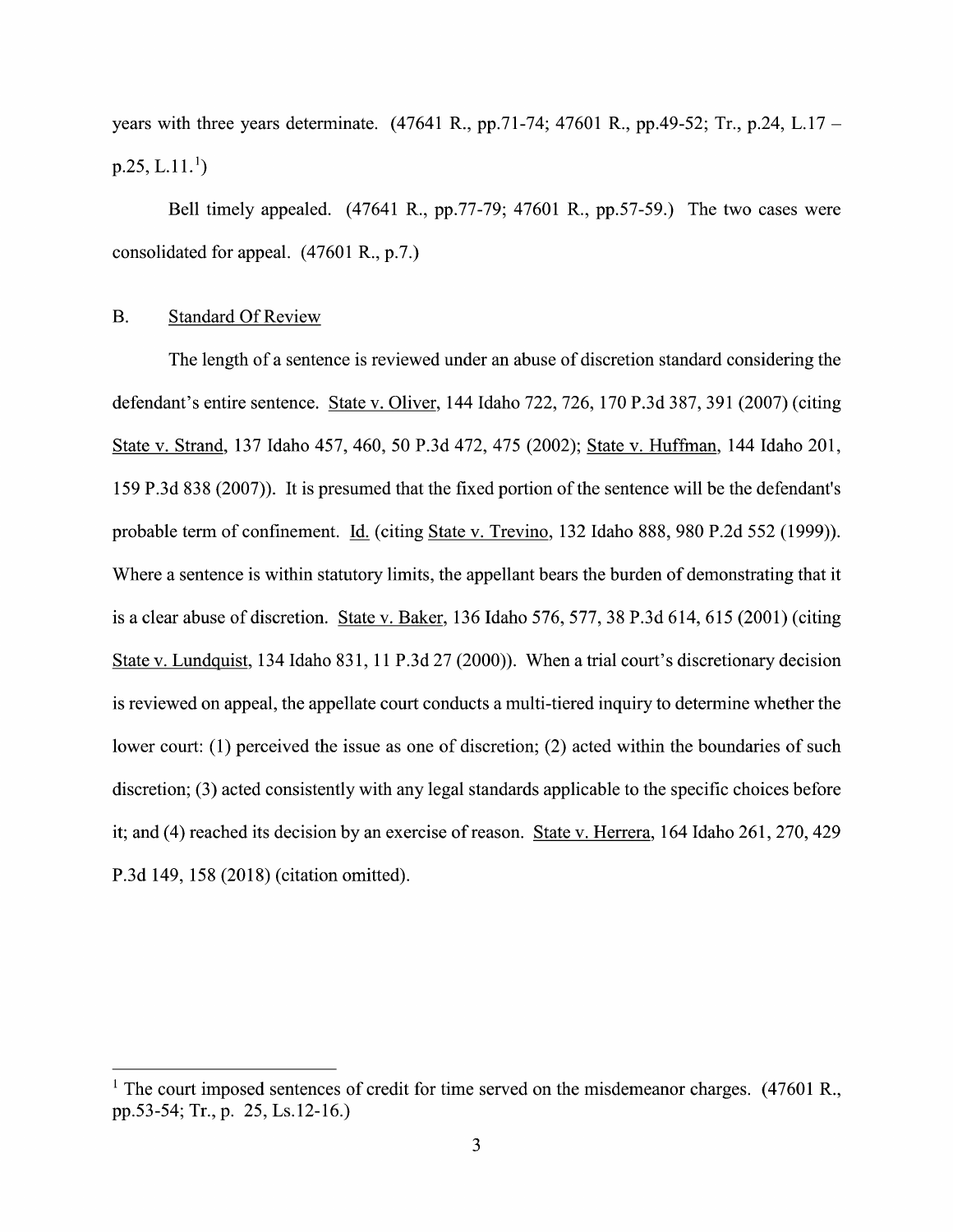### C. Bell Has Shown No Abuse Of The District Court's Discretion

To carry the burden of demonstrating an abuse of discretion, the appellant must establish that, under any reasonable view of the facts, the sentence was excessive. State v. Farwell, 144 Idaho 732, 736, 170 P.3d 397, 401 (2007). In determining whether the appellant met this burden, the court considers the entire sentence but, because the decision t0 release the defendant on parole is exclusively the province of the executive branch, presumes that the determinate portion will be is exclusively the province of the executive branch, presumes that the determinate portion will be<br>the period of actual incarceration. State v. Bailey, 161 Idaho 887, 895, 392 P.3d 1228, 1236 (2017) the period of actual incarceration. State v. Bailey, 161 Idaho 887, 895, 392 P.3d 1228, 1236 (2017)<br>(citing Oliver, 144 Idaho at 726, 170 P.3d at 391). To establish that the sentence was excessive, the appellant must demonstrate that reasonable minds could not conclude the sentence was appropriate to accomplish the sentencing goals of protecting society, deterrence, rehabilitation, and retribution. Farwell, 144 Idaho at 736, 170 P.3d at 401. "'A sentence is reasonable if it appears necessary to accomplish the primary objective of protecting society and to achieve any or all of the related goals of deterrence, rehabilitation, or retribution." Bailey, 161 Idaho at 895-96, 392 P.3d at 1236-37 (quoting State v. McIntosh, 160 Idaho 1, 8, 368 P.3d 621, 628 (2015)).

Here, the imposed sentences fit Within the statutory limits. The maximum penalty for possession of methamphetamine is seven years. I.C.  $\S 37-2732(c)(1)$ . The district court imposed concurrent unified sentences of seven years, With three years fixed. (47641 R., pp.71-74; 47601 R., pp.49-52.) Because the imposed sentences do not exceed the statutory maximum Bell "must" show that the sentence, in light of the governing criteria, is excessive under any reasonable view of the facts." Strand, 137 Idaho at 460, 50 P.3d at 475. He cannot do so.

Bell's sentences are reasonable. In imposing Bell's sentence, the district court correctly concluded that Bell was not "an appropriate candidate for probation." (Tr., p.24, Ls.10-15.) Bell has an extensive criminal history, and much of it is related to drugs. Bell "start[ed] getting in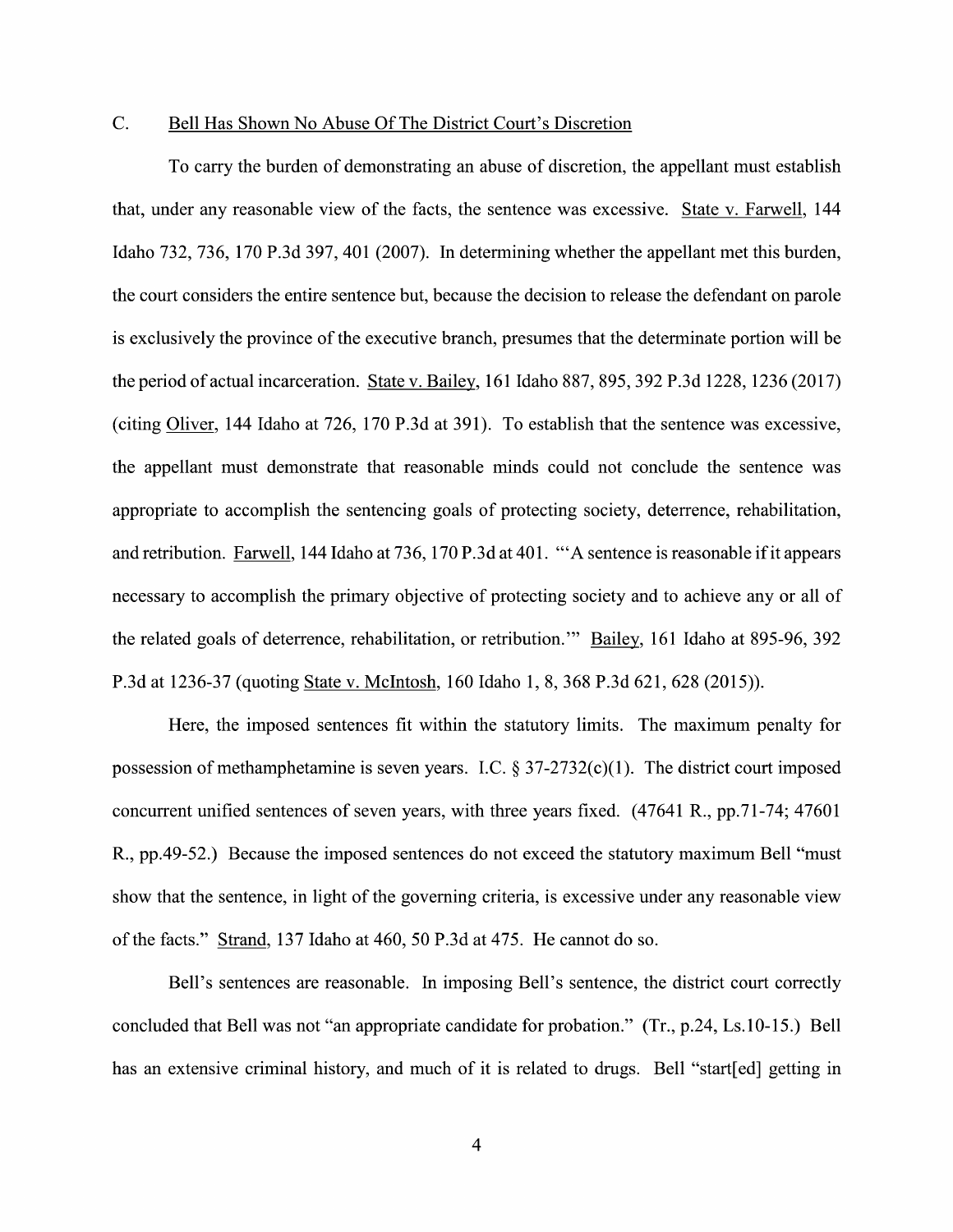trouble very young and ha[d] felonies very young." (Tr., p.21, Ls.15-17.) At the

Bell was convicted of felony possession of a controlled substance, possession of a controlled substance at a correctional facility, and possession of drug paraphernalia. (PSI, pp.2, 6.) He was then convicted 0f possession of stolen property. (PSI, p.6.) In both cases, he was sentenced to five years of probation, which was ultimately revoked. (Id.) While on probation he was again convicted of felony possession of a controlled substance and sentenced to five years of confinement. (PSI, pp.6-7; Tr., p.21, Ls.21-22.) He was then convicted 0f second degree assault and armed criminal action, for Which he was sentenced to seven years of confinement. (PSI, p.7; Tr., p.21, Ls.21-22.<sup>2</sup>) Twice he was convicted of failing to register as a violent offender. (PSI, p.10.) He has also been convicted of eight misdemeanors including DUI and domestic battery/assault in the presence of a child. (PSI, pp.6-11.)

Relying 0n the presentence report, Which included Bell's criminal history, the court found that he had already been given "chance after chance" to succeed 0n community supervision. (Tr., p.10, Ls.5-15; p.22, Ls.8—13.) This finding is supported by the record. Bell absconded from supervision multiple times, including after serving one year of his first prison sentence. (PSI, pp.12, 52.) More recently, Bell twice failed to report for probation orientation in Idaho after his felony probation was transferred from Montana on an interstate compact. (PSI, p.12.) Consequently, the interstate compact was revoked and his probation was returned to Montana.  $(\underline{Id})$  Additionally, he violated his probation when he was convicted of failure to register as a violent offender, acquired new drug charges that were dismissed as part of a global resolution, and he ultimately served a one-year prison sentence upon revocation of his probation. (Id.) He was

<sup>&</sup>lt;sup>2</sup> Section 571.015 of the Revised Statutes of Missouri states, "Any person who commits any felony under the laws of this state by, with, or through the use, assistance, or aid of a dangerous instrument or deadly weapon is also guilty of the offense of armed criminal action ...."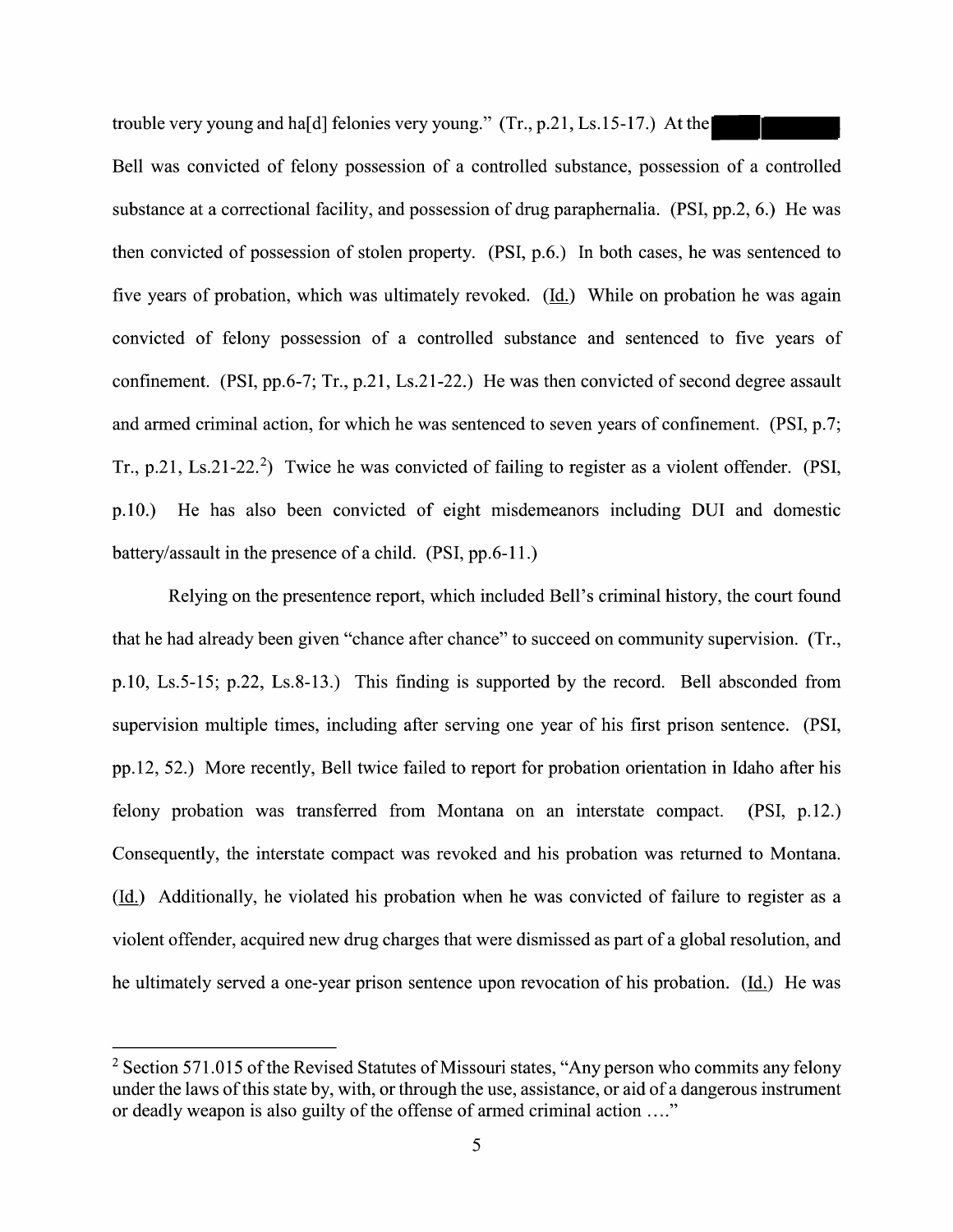placed on pre-release supervision following his completion 0f the Connections Corrections inpatient program, but repeatedly violated his pre-release conditions before it too was revoked. (Id.) By Bell's own admission, "he did not do well" on probation. (Id.)

Moreover, the court's decision to impose, not suspend, Bell's sentence is reasonable in light of Bell's conduct. The court found that Bell had been given a "huge break" in case no. CR11-19-39. (Tr., p.23, L.25 – p.24, L.3.) When officers originally stopped and cited Bell, he was merely given a summons for the misdemeanor charges because he was "dealing with addiction."  $(Tr., p.23, L.25 - p.24, L.5; see also PSI, pp.4-5.)$  Nevertheless, Bell did not take advantage of the opportunity to get into inpatient treatment. (Tr., p.24, Ls.3-5.) Instead, just five days after entering a guilty plea to possession of methamphetamine in that case, Bell was again charged in a separate case with possession of a methamphetamine, possession of marijuana, and possession of paraphernalia. (Tr., p.13, L.4 – p.14, L.1; p.24, Ls.6-9.) In addition to his recurring drug use even during the pendency of these cases, Bell failed to appear for his appointment with the presentence investigation interview and for his original sentencing hearing. (47641 R., p.53, 65-67.)

In light of Bell's extensive criminal history, his history of absconding and failing to appear, his poor performance on community supervision, and his continued drug use during the pendency 0fthe instant case, the district court did not abuse its discretion When it imposed unified sentences of seven years With three years fixed.

Bell erroneously argues to the contrary that his sentence is excessive because the district court failed to give sufficient weight to mitigating factors such as his history of substance abuse, need for treatment, acceptance of responsibility, and familial support. (Appellant's brief, pp.3, 5- 7.) According to Bell, "had all of these mitigating factors been given their proper weight, the court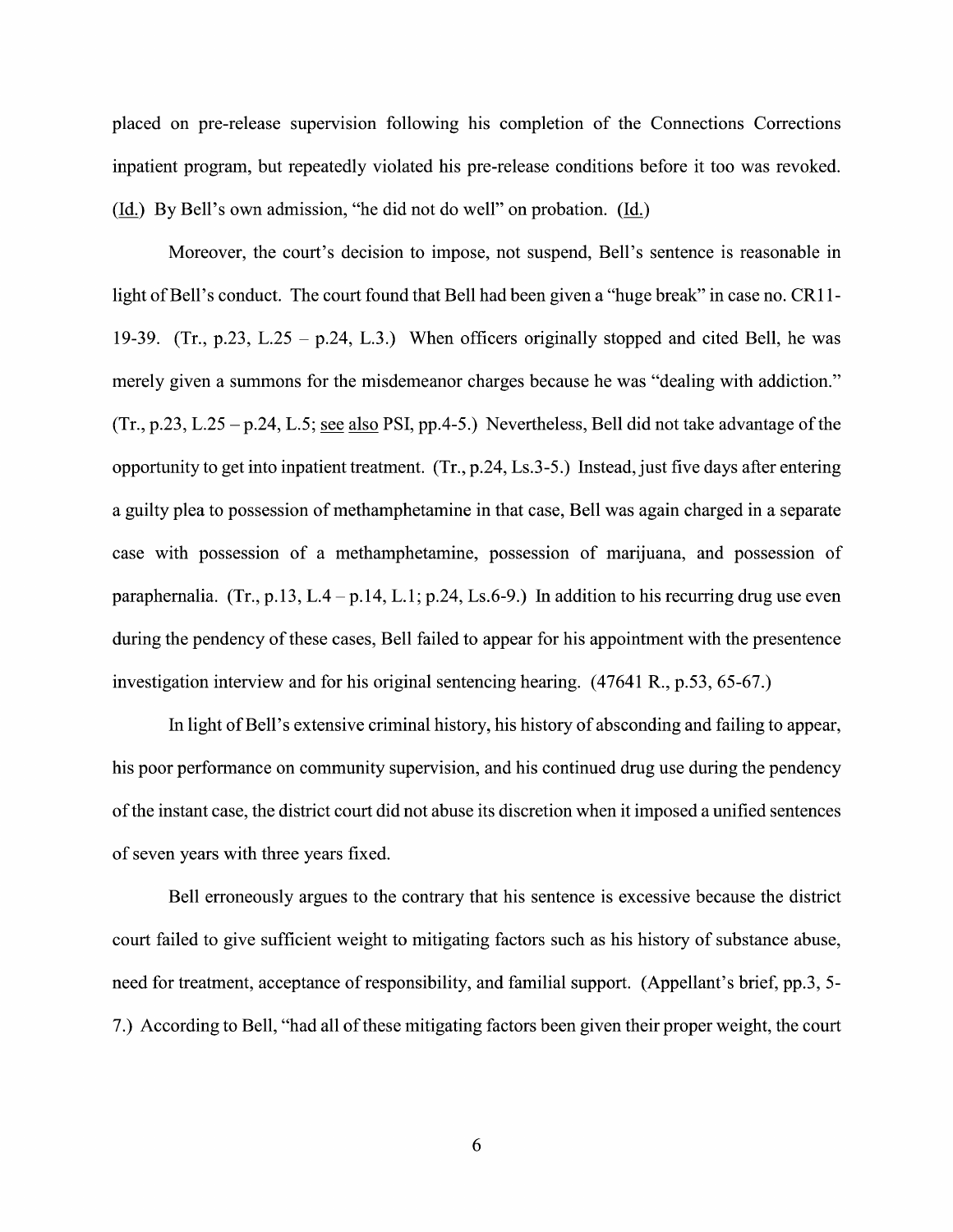should have imposed a lesser sentence—specifically, probation." (Appellant's brief, p.7.) Bell's argument lacks merit.

The district court gave due consideration t0 each of these mitigating factors. The district court expressly stated that it had twice reviewed the PSI, which included Bell's substance abuse history, treatment recommendations, and the GAIN assessment.  $(Tr, p.10, Ls.10-15; PSI, pp.18-15)$ 19, 25-41.) Bell indicated that he participated in substance abuse treatment several times in the past but had relapsed each time. (PSI, pp.18-19.) He also indicated that approximately one year after completing his first round of treatment he began smoking marijuana again thinking that he could just smoke marijuana, but in his own words, "'1 was terribly wrong." (PSI, p.19.) Eventually, Bell relapsed on methamphetamine. (Li) Despite acknowledging that he knew he could not "just smoke marijuana" because it leads him to relapse on harder drugs, he stated that "he does not want t0 stop using marijuana because he likes smoking." (PSI, pp.18—19.) With respect to treatment, the PSI placed Bell in the high-risk category and recommended that he participate in a level two intensive outpatient treatment program. (PSI, pp.20-21.)

The court also considered Bell's remorse and familial support. Bell authored a letter to the court in which he acknowledged that "being in possession of controlled substance[s] is a very serious thing" and stated that by asking for probation he was "not trying to down size [sic] the severity of  $[the]$  charges." (PSI, pp.53-54.) The court considered this letter. (Tr., p.11, Ls.6-8.) Additionally, the court gave Bell the opportunity to speak during sentencing.  $(Tr, p.20, Ls.7-11.)$ Bell apologized for his failure to appear, acknowledged that he went "downhill" after his divorce and asked for a chance to prove himself to his family. (Tr., p.20, L.12 – p.21, L.4.) Bell's trial counsel also advised the court that Bell's father was present in the courtroom during the sentencing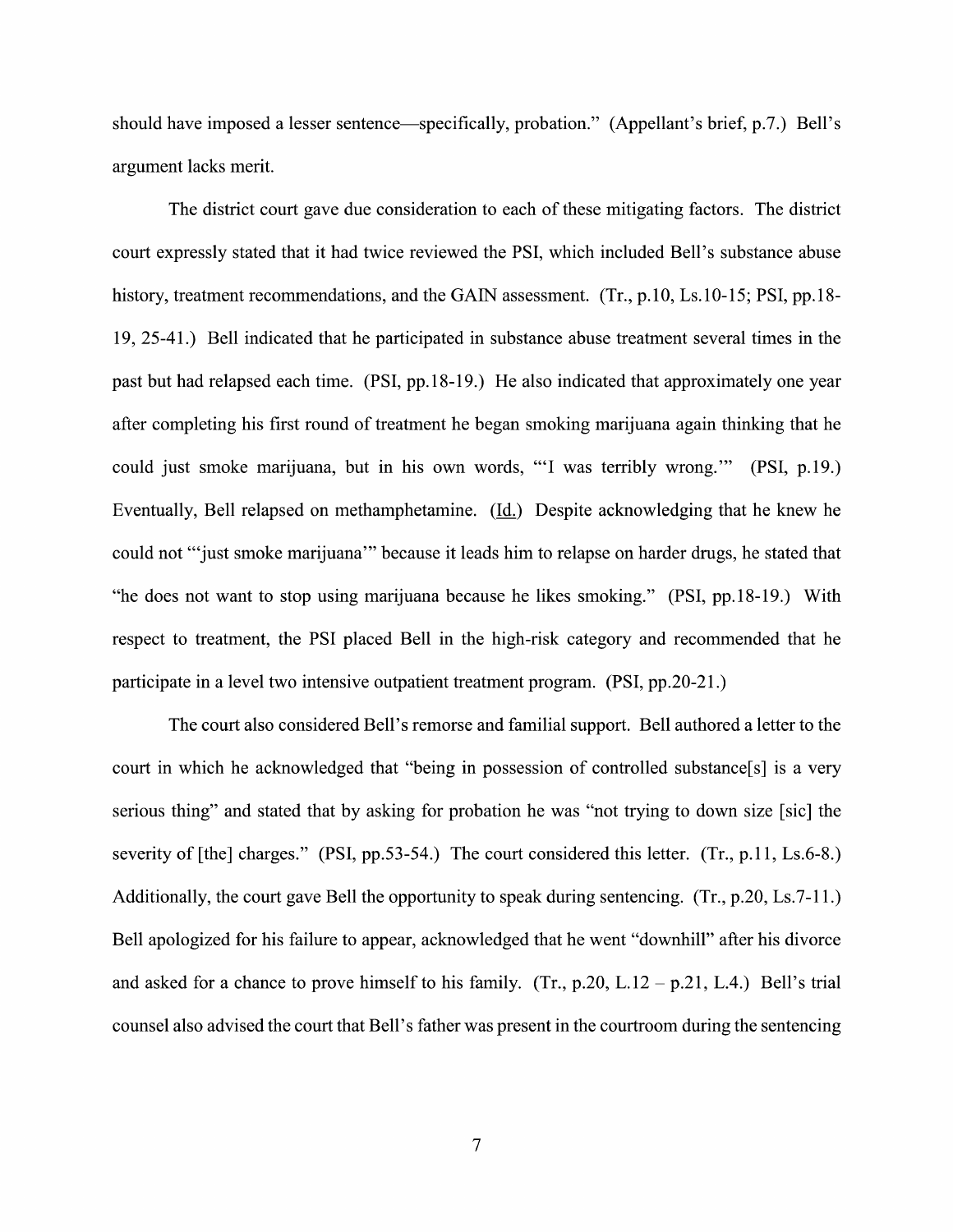hearing to support him and that his father had supported him throughout his life. (Tr., p.17, L.24)  $-p.18$ , L.3.) Accordingly, the district court gave due consideration to these mitigating factors.

Nevertheless, Bell's history 0f substance abuse, need for treatment, acceptance 0f responsibility, and familial support did not require a lesser sentence than the sentence imposed. When weighed against the aggravating factors the court considered such as Bell's extensive criminal history, his squandered treatment opportunities, his history 0f absconding While 0n community supervision, and his poor judgment in dealing with his legal and substance abuse problems in these cases, the district court did not abuse its discretion by imposing concurrent sentences 0f seven years, With three years fixed, and refusing to place Bell 0n probation.

### **CONCLUSION**

The state respectfully requests this Court to affirm the judgment of the district court. DATED this 4th day of August, 2020.

> /s/ Justin R. Porter JUSTIN R. PORTER Deputy Attorney General